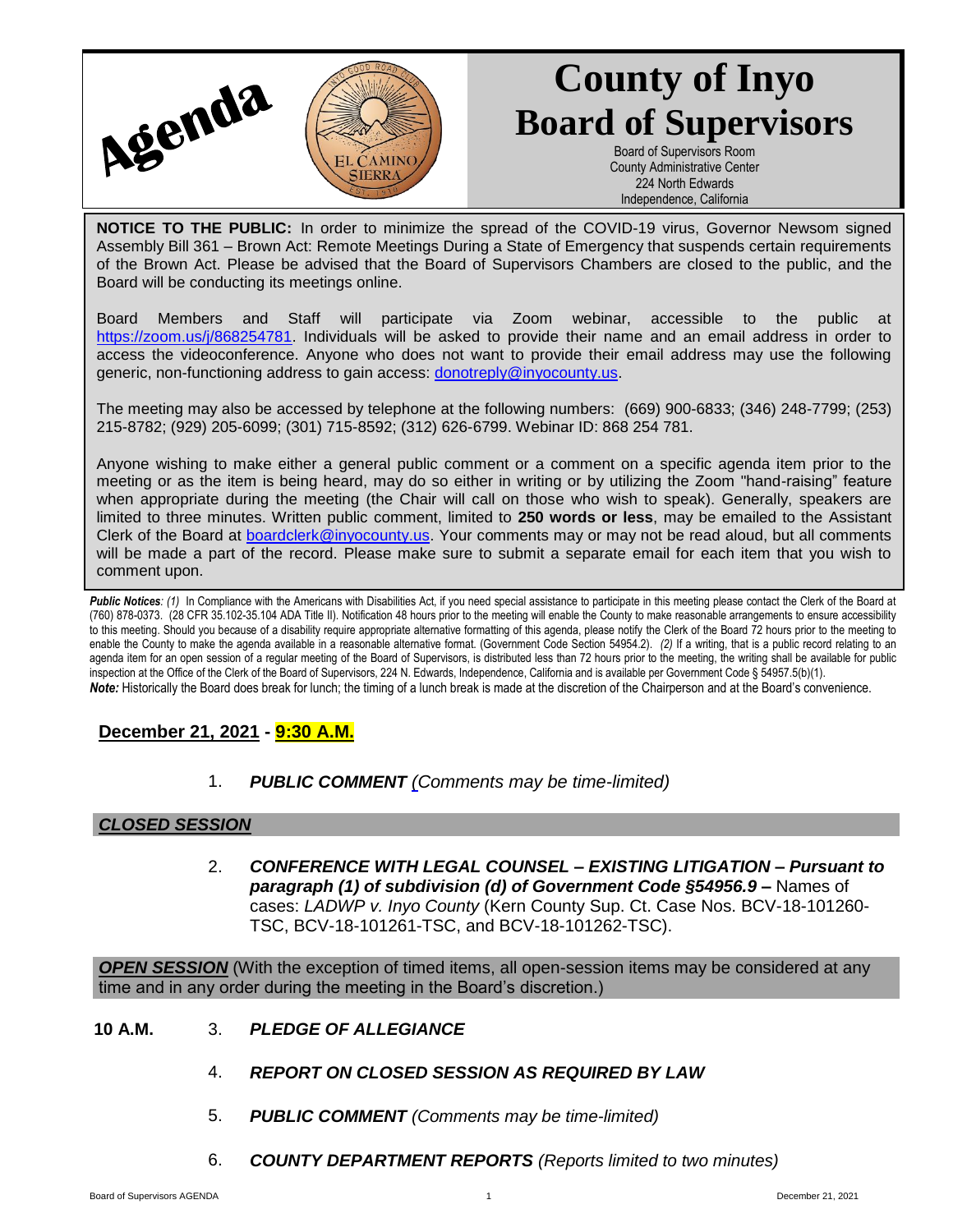7. *INTRODUCTIONS* **-** The following new Public Works employees will be introduced to the Board: Aaron Ray Dondero, Equipment Operator Heavy; Brayan Gutierrez, Custodian; and Colton Kinzy, Equipment Operator Heavy.

# 8. *COVID-19 STAFF REPORT*

### *DEPARTMENTAL - PERSONNEL ACTIONS*

- 9. **Assessor -** Request Board find that, consistent with the adopted Authorized Position Review Policy: A) the availability of funding for one (1) Appraiser I exists in the General Fund, as certified by the Assessor and concurred with by the County Administrative and Auditor-Controller; B) where internal candidates may meet the qualifications for the position, the vacancy could possibly be filled through an internal recruitment, but an open recruitment is more appropriate to ensure qualified applicants apply; and C) approve the hiring of one (1) Appraiser I, Range 68 (\$4,714 - \$5,728).
- 10. **Treasurer-Tax Collector -** Request Board find that, consistent with the adopted Authorized Position Review Policy: A) the availability of funding for one (1) Office Technician exists in the General Fund, as certified by the Treasurer-Tax Collector and concurred with by the County Administrator and Auditor-Controller; B) where internal candidates may meet the qualifications for the position, the vacancy could possibly be filled through an internal recruitment, but an open recruitment is more appropriate to ensure qualified applicants apply; and C) approve the hiring of one (1) Office Technician II or III at Range 059-063 (\$3,816 - \$5,091).

*CONSENT AGENDA* (Items that are considered routine and are approved in a single motion; approval recommended by the County Administrator)

- 11. **County Administrator - Economic Development -** Request Board: A) approve Amendment No. 1 to the contract between the County of Inyo and AccompanyCo of Palisade, CO, extending the term end date from December 31, 2021 to June 30, 2022, increasing the amount of the contract by \$15,000 for a total amount not to exceed of \$61,238, and expanding the Scope of Work to allow AccompanyCo to provide expertise and assistance in executing the Eastern Sierra Small Business Resource Center Launch Plan; and B) authorize the Chairperson to sign, contingent upon all appropriate signatures being obtained.
- 12. **County Administrator - Personnel -** Request Board ratify and approve the Staffing Vendor Agreement between the County of Inyo and Sierra Employment Services, Inc. of Mammoth Lakes, CA and Inyo County for the provision of temporary employment services for the period of December 14, 2021 through June 30, 2022, and authorize the Chairperson to sign, contingent upon all appropriate signatures being obtained.
- 13. **Health & Human Services - Behavioral Health -** Request Board approve the agreement between the County of Inyo and Teleconnect Therapies of Avalon, CA for the provision of psychotherapy via telemedicine in an amount not to exceed \$59,040 for the period of January 1, 2022 through June 30, 2022 and authorize the Chairperson to sign, contingent upon all appropriate signatures being obtained.
- 14. **Health & Human Services - Health/Prevention -** Request Board ratify and approve the Memorandum of Understanding between the Inyo County Health & Human Services Mentor Program and Bishop Unified School District and authorize the HHS Director to sign.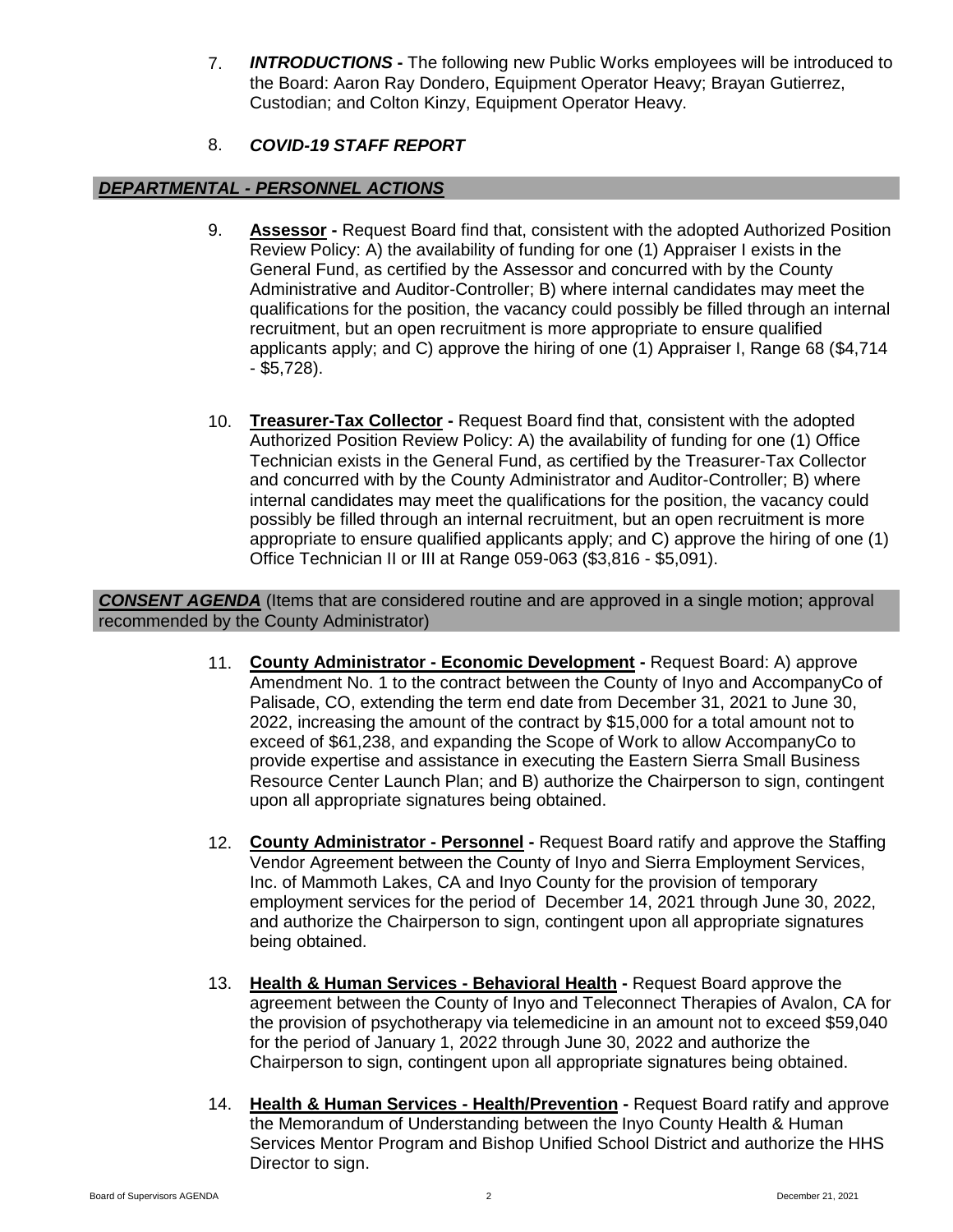- 15. **Planning Department -** Request Board: A) certify that \$72,877.70 in funds provided to Inyo County as an Affected Unit of Local Government (AULG) under the Nuclear Waste Policy Act, as amended, have been expended in accordance with the provisions of that Act, Public Law 97-425 and the 2010 Energy and Water Development and Related Agencies Appropriations Act (Public Law 111-85); and B) authorize the Chairperson to sign the certification and direct staff to submit it to the U.S. Department of Energy.
- 16. **Public Works -** Request Board approve Resolution No. 2021-57, titled, "A Resolution of the Board of Supervisors, County of Inyo, State of California, Accepting Easements from the U.S. Forest Service Regarding County Road and Death Valley Road," and authorize the Chairperson to sign.
- 17. **Public Works -** Request Board approve Amendment No. 2 to the agreement between the County of Inyo and Fountainhead Consulting Corporation of Anaheim, CA, extending the end date of the contract from December 31, 2021 to December 31, 2022 and authorize the Chairperson to sign the amendment, contingent upon all appropriate signatures being obtained.

#### **DEPARTMENTAL** (To be considered at the Board's convenience)

- 18. **Public Works - Recycling & Waste Management -** Request Board: A) approve Consumer Price Index (CPI) adjustment of 5.3%, to the portion of the Service Fee Floor rates not associated with the tipping fees, effective January 1, 2022, in accordance with Franchise Agreements between the County of Inyo and contract waste haulers; and B) adopt the new schedule of Minimum Charges for Waste Hauling Servies for Areas A & B in Inyo County as presented in Exhibit A.
- 19. **Public Works -** Request Board approve proposed Ordinance 1277 titled, "An Ordinance of the Board of Supervisors, County of Inyo, State of California, Repealing Certain Portions of Ordinance No. 1167 (2011) and Setting Rates for Vehicle Parking at the Bishop Airport."
- 20. **Public Works -** Request Board:
	- A) Amend the Fiscal Year 2021-2022 Public Works Budget 011500 as follows: increase appropriation in Professional Services, Object Code 5265, by \$120,000 *(4/5ths vote required);*
	- B) Amend the Fiscal Year 2021-2022 General Fund Contingencies Budget #087100 as follows: decrease appropriation in Contingencies, Object Code 5901, by \$120,000 *(4/5ths vote required);*
	- C) Approve the Contract between the County of Inyo and Meyer Land Surveying of Oak Hills, CA, for on-call County Surveyor Services in an amount not to exceed \$120,000 for the period of January 1, 2022 through December 31, 2024; and
	- D) Authorize the chairperson to sign the contract, contingent upon obtaining appropriate signatures.
- 21. **Public Works -** Request Board:
	- A) Amend the Fiscal Year 2021-2022 State Funded Road Budget 034601 as follows:
		- 1. increase estimated revenue in Operating Transfers In Object Code 4998 by \$20,000 and
		- 2. increase appropriation in State Line Road Object Code (code # to be determined) by \$20,000 *(4/5ths vote required)*;
	- B) Amend the Fiscal Year 2021-2022 Road Budget 034600 as follows: (1) increase appropriation in Operating Transfers Out Object Code 5801 by